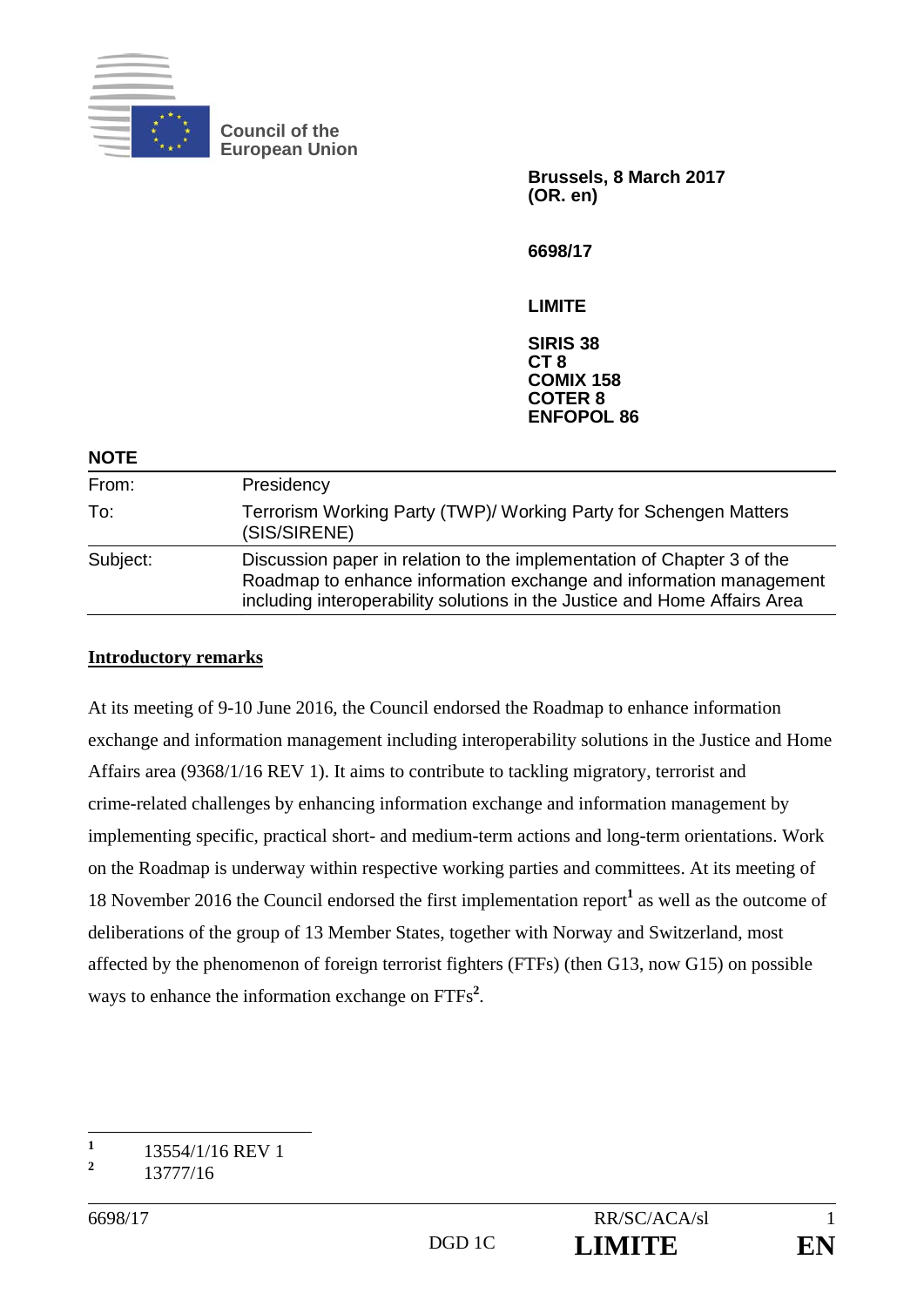### **State of play**

The Terrorism Working Party (TWP) and the Working Party for Schengen Matters (SIS/SIRENE) already contributed to the first implementation report of the Roadmap.

In particular, some of the contributions in relation to Actions 17-20, 22, 24 and 27 were received following the meeting of SIS/SIRENE Working Party on 12 July 2016 (see 10945/16). The Chair of the SIS/SIRENE Working Party also invited Member States to provide their input in relation to Action 23 on the basis of 11088/16. The outcome of this questionnaire is set out in 14651/16. The SIS/SIRENE Working Party, at its meeting on 17 January 2017 also held a discussion on the use of SIS in the fight against terrorism on the basis of 5233/17, inviting delegations, inter alia, to indicate whether they consider that the relevant provisions of the new SIS Proposals<sup>3</sup> satisfactorily address Actions 17 – 19 and 23 of the Roadmap on information exchange. 14 delegations provided written contributions to this question, half of them considering that the aforementioned Actions are sufficiently addressed in the new SIS proposals. Some Member States indicated that these Actions have already been addressed by the G15 group, and could be taken forward in the context of the revision of the SIRENE Manual, expected later this year. Some questions in relation to Action 23 and the new "inquiry checks" in the Commission proposal still remain (see below).

At the TWP meeting on 4 October 2016, the Chair invited delegations to provide their contributions in relation to the implementation of Action 35, and the ES delegation made a presentation on its cooperation with Morocco as an example of good practice with third partners in relation to counter-terrorism at the TWP meeting on 24 November 2016.

 **3** On 22 December 2016, the Commission presented three new SIS proposals: on the use of SIS in the field of police and judicial cooperation (15814/16), on the use of SIS for border checks (15813/16) and on the use of SIS for return decisions (15812/16).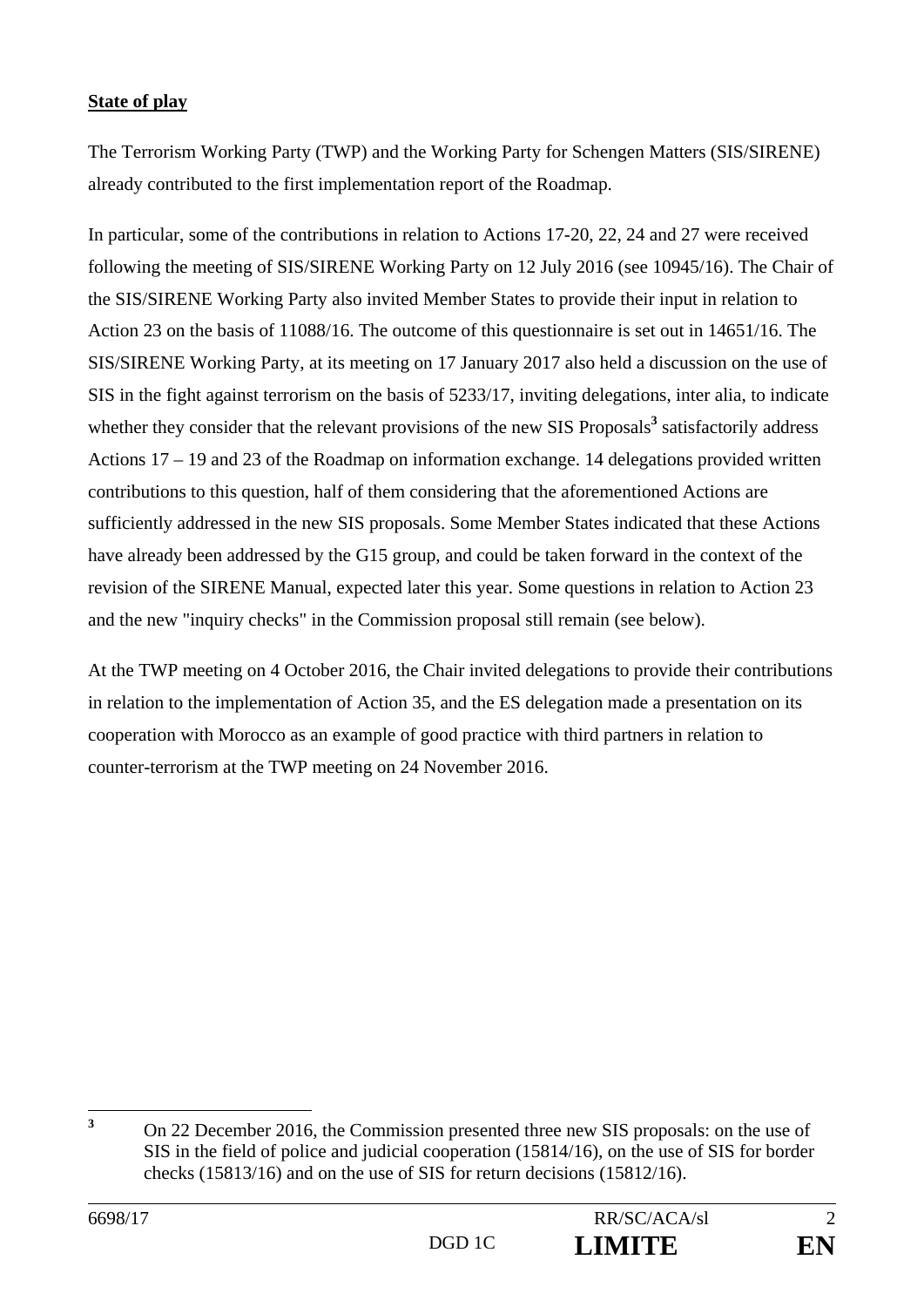In this context, as tasked by the Council, the Maltese Presidency is continuing the implementation of the Roadmap. To this end a joint TWP-SIS/SIRENE Working Party meeting will take place on 15 March 2017 (morning session) to discuss and agree on how to take forward the Actions from Chapter 3: "Strengthen the collection, checking and connection of information for the detection of persons involved in terrorism and terrorism related activity and their travel movements". A number of Actions in this Chapter are particularly relevant to both the TWP and the SIS/SIRENE Working Party, while some others are meant to contribute to detecting persons involved in terrorism in general. The conclusions of the discussion held between the two working parties will then be forwarded to COSI for its endorsement.

#### **Chapter III of the Roadmap:**

**"Strengthen the collection, checking and connection of information for the detection of persons involved in terrorism and terrorism related activity and their travel movements":** 

**Action 17:** *Create a joint understanding of when a person should be entered in the SIS regarding terrorism and terrorism related activity: Agree on indicative criteria for inserting terrorism-related SIS alerts* 

The first implementation report of the Roadmap (13554/1/16 REV 1) referred to a booklet of the common risk indicators (CRIs) for foreign terrorist fighters (FTFs) prepared by Frontex in cooperation with Europol, taking into consideration the CRIs developed by the DUMAS Group.

Member States may find it difficult to utilise the above-mentioned CRIs as indicative criteria for entering article 36 alerts on terrorists and persons involved in terrorism related activities. The reference material in the CRIs booklets is meant to raise awareness amongst first-line officers and to refer potential 'subjects of interest' for detailed second-line checks. The CRI booklets focus on visual observations, travel documents, personal items and/or contents in the possession of the persons in question and is not intended/designed for use with advance information systems (e.g. API, PNR). While some of the CRIs could be used in order to create and update 'risk profiles' for pre-border checks via advance information systems, these are not primarily meant for such use.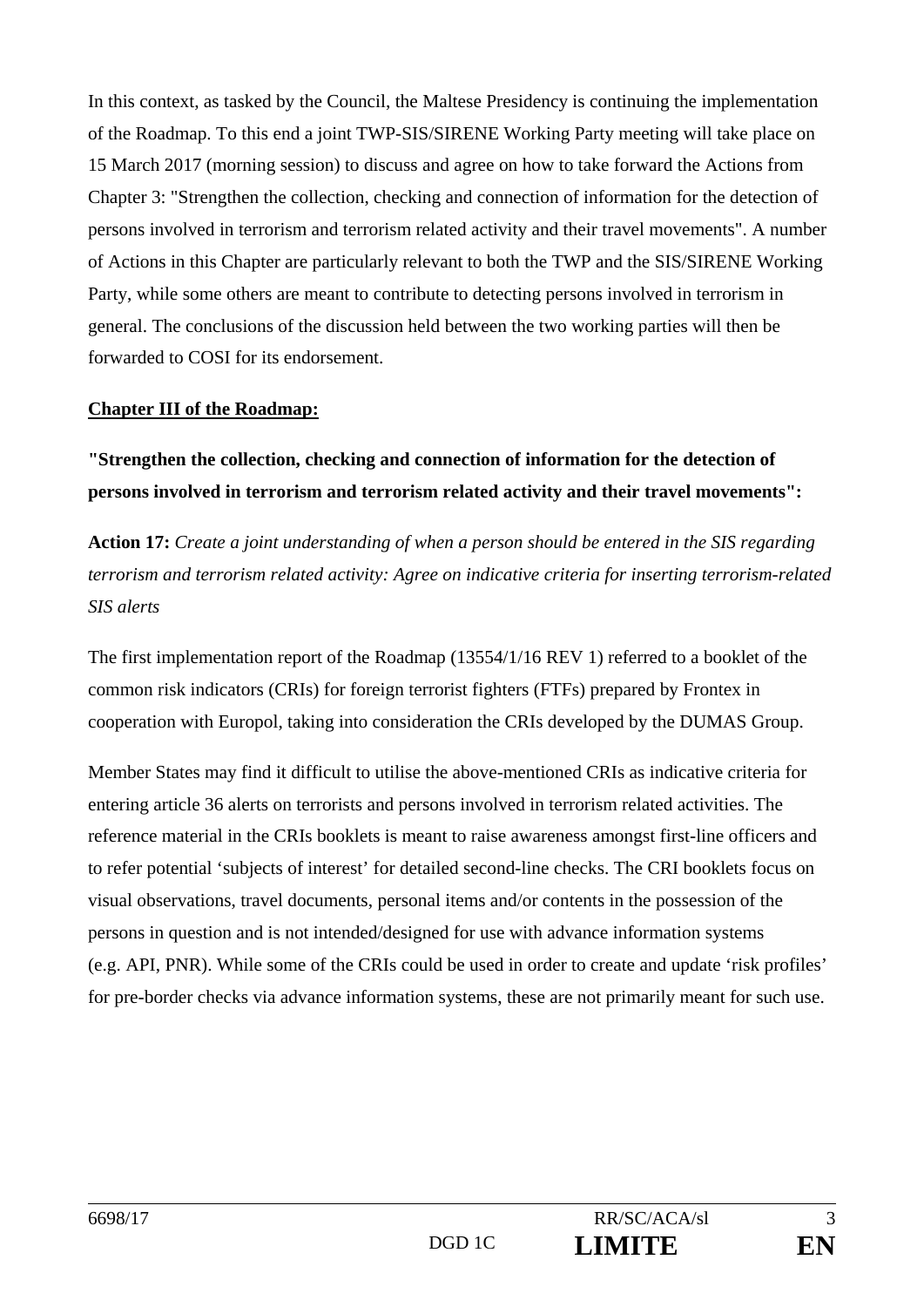Therefore, based on the work of the G15, as set out in 13777/16, **the Council at its meeting on 18 November 2016 endorsed the following indicative criteria in the context of FTFs to be used in the assessment regarding the exchange and sharing of information on**:

- *Individuals suspected to have the intention to travel or known to have travelled to or from an area of conflict with the intention of associating with terrorist groups;*
- *Individuals known to be engaged in facilitating the activities of these types of individuals.*

While these criteria should be used in the context of FTFs, the Presidency considers that further work on indicative criteria for inserting SIS alerts in the broader context of terrorism and terrorism-related activities is needed.

Article 36 of Decision 2007/533/JHA provides that alerts:

*'... may be issued for the purposes of prosecuting criminal offences and for the prevention of threats to public security:* 

*(a) where there is clear indication that a person intends to commit or is committing a serious criminal offence, such as the offences referred to in Article 2(2) of the Framework Decision* 

### *2002/584/JHA; or*

*(b) where an overall assessment of a person, in particular on the basis of past criminal offences, gives reason to suppose that that person will also commit serious criminal offences in the future, such as the offences referred to in Article 2(2) of the Framework Decision 2002/584/JHA.* 

*... may be issued in accordance with national law, at the request of the authorities responsible for national security, where there is concrete indication that the information referred to in Article 37(1) is necessary in order to prevent a serious threat by the person concerned or other serious threats to internal or external national security. The Member State issuing the alert pursuant to this paragraph shall inform the other Member States thereof. Each Member State shall determine to which authorities this information shall be transmitted.'*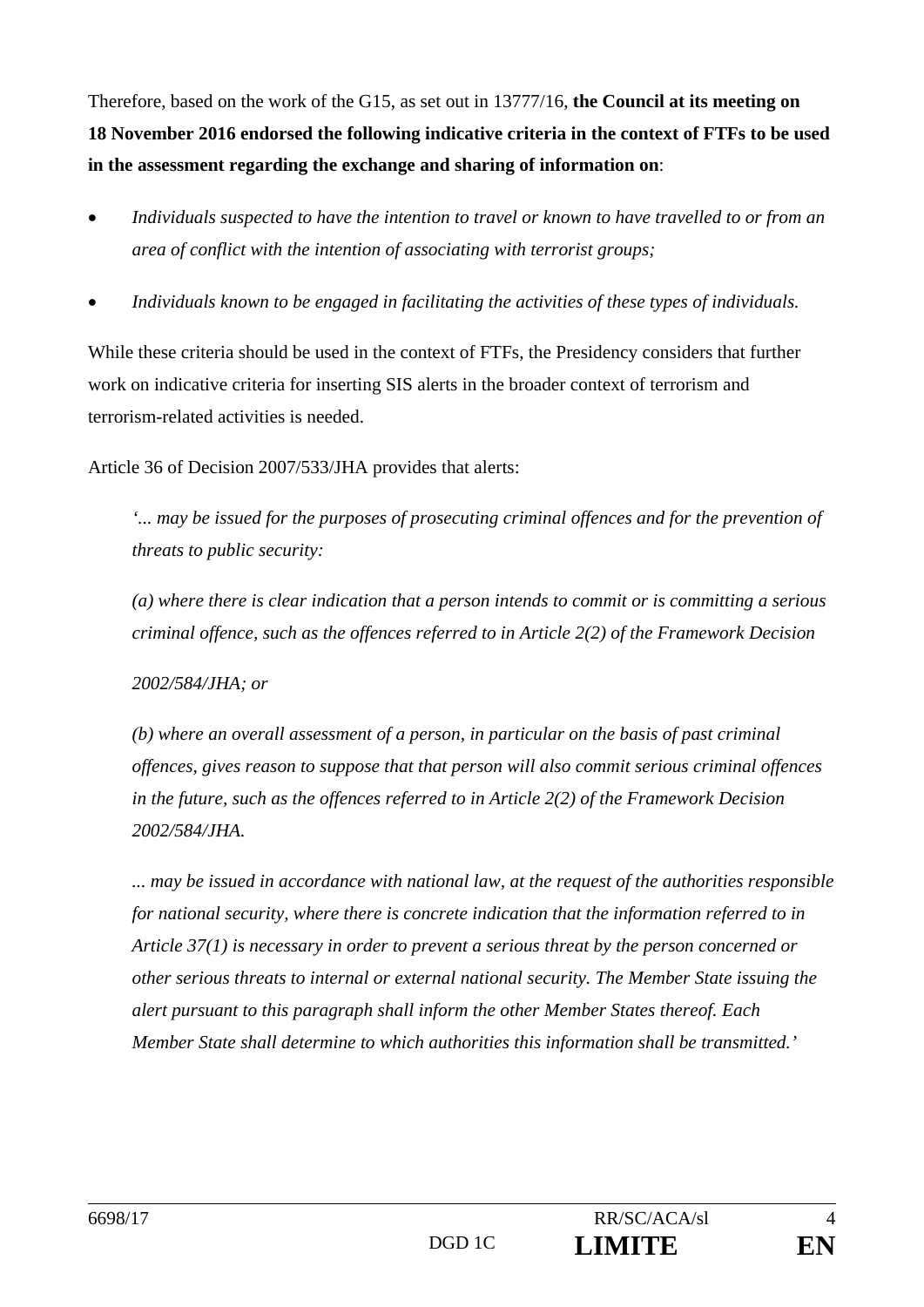The Presidency, taking note of the existing work related to CRIs and the legal basis for the entry of Article 36 alerts in the Schengen Information System considers that in the context of terrorism or terrorism related activities alerts **for discreet checks** in the SIS could be considered whenever a person:

- 1. Is undergoing or will undergo criminal prosecution/s for terrorism or terrorism related activities where an article 26 alert or an alert for specific checks are not the adequate tool (Article 36 [2] discreet checks);
- 2. Is reasonably suspected of being a threat to internal or external national security as a terrorist or a person involved in terrorism related activities (Article 36 [3] discreet checks);
- 3. Is a third country national who for any reason cannot be expelled from Schengen territory and is involved or suspected of being involved in terrorism or terrorism related activities (Article 36 [2] or [3] discreet checks);
- 4. Is, on the basis of intelligence received by the competent national authorities responsible for public or national security, suspected of being in any way involved directly or indirectly to acts of terrorism or terrorism related activities but specific checks are not considered as proportionate (Article 36 [2] or [3] discreet checks)

The Presidency considers that in this same context alerts **for specific checks** in the SIS could be considered whenever a person:

- 5. Is reasonably suspected of preparing to commit acts of terrorism or terrorism related activities (Article 36 [2] or [3] specific checks)(see also 2 for use of discreet checks);
- 6. Is known for involvement in terrorism or terrorism related activities (e.g. convicted for such conduct) and authorities have reasonable grounds for suspecting that he/she may again perpetrate or attempt to perpetrate acts of terrorism or terrorism related activities (Article 36 [2] or [3] specific checks);
- 7. Is reasonably suspected of attempting to travel to join a terrorist group (Article 36 [2] or [3] specific checks):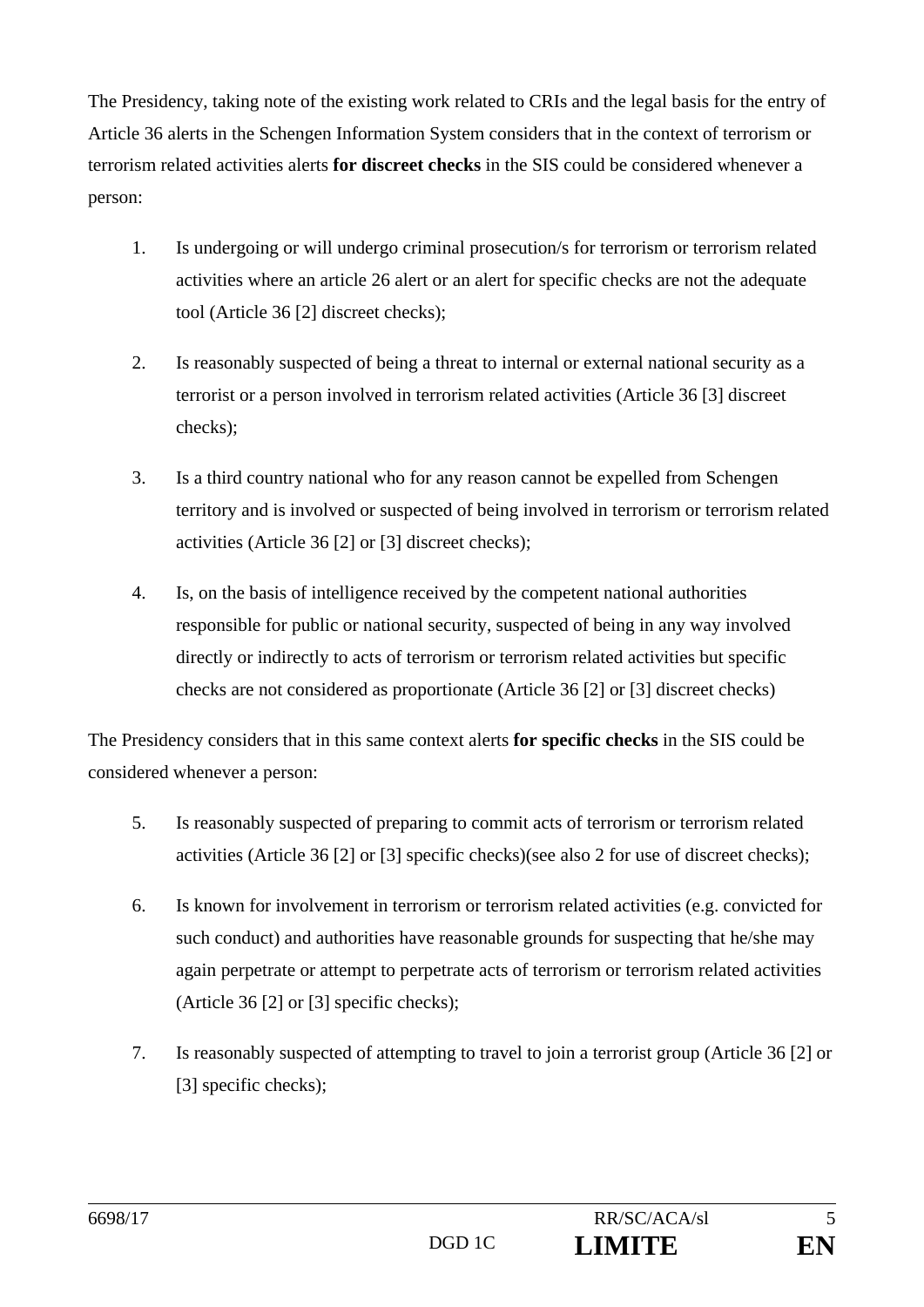- 8. Is reasonably suspected of having travelled to join a terrorist group and returned or is awaited to return (Article 36 [2] or [3] specific checks);
- 9. Is, on the basis of intelligence received by the competent national authorities responsible for public or national security, suspected of being in any way involved directly or indirectly to acts of terrorism or terrorism related activities (Article 36 [2] or [3] specific checks);

The Maltese Presidency does not consider the above list as an exhaustive list of circumstances warranting the entry of an alert in the SIS. Such a list would require regular review including possible changes which may result from the new SIS proposals. It would perhaps be beneficial if the most affected Member States could also suggest changes to the above list or additional circumstances which may be considered as warranting the entry of alerts in the SIS.

**Pending the SIS revision, the Presidency would request SIS/SIRENE and TWP delegations to agree on the above-mentioned list as an initial joint understanding of when a person should be entered in SIS in the context of terrorism or terrorism related activities.** 

**In case of agreement, the Presidency could invite the Commission to consider including the above-mentioned list in the next revision of the SIRENE Manual or the relevant Catalogue of Recommendations and Best Practices for guidance purposes.**

**Action 18:** *Ensure structural information to SIRENE Bureaux and SIS end users on persons involved of terrorism or terrorism related activity: Member States will create alerts once criteria are met (unless there are operational reasons not to)* 

**The Presidency encourages the counter terrorism (CT) units of Member States to commit to supplying information to the national SIRENE bureaux in a systematic and timely manner unless there are genuine legal or operational reasons not to do so. The Presidency also proposes the below amendments to the wording in the Roadmap under Action 18 (new text underlined):** 

*"Member States shall create alerts once the agreed criteria are met (unless there are operational reasons not to do so), and SIRENE offices will exchange supplementary information as soon as such information is made available. This should include relevant information in the alerts."*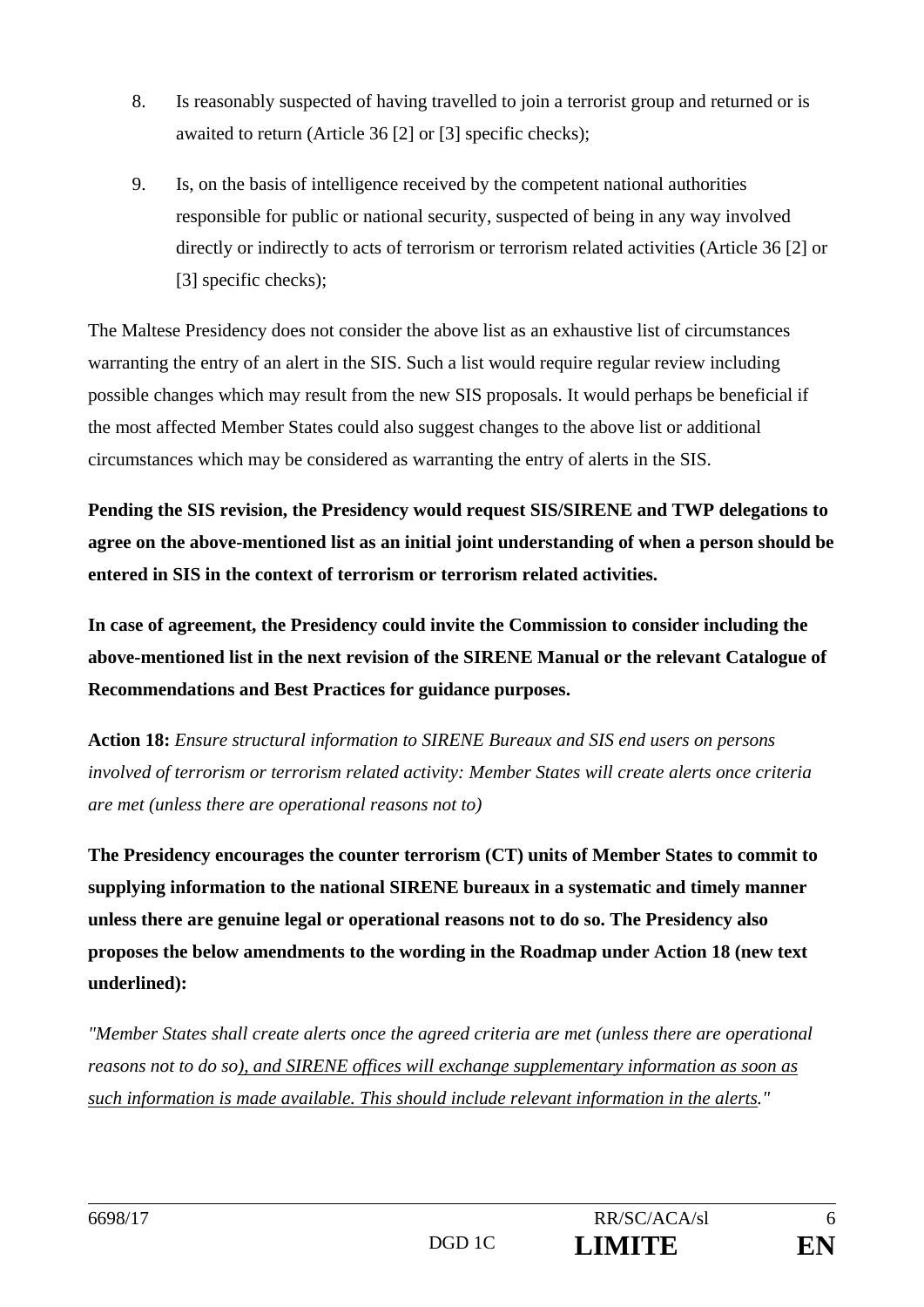### **Member States are invited to agree to the proposed changes in the text.**

In the context of this Action it is worth noting the ongoing discussions on the new proposal for the use of SIS in the field of police and judicial cooperation (15814/16), in particular Article 21(2) containing a novelty requiring Member States to create an alert under Articles 34, 36 and 38 (as appropriate) in all circumstances, on those persons or their related objects whose activity falls under Articles 1, 2, 3 and 4 of Council Framework Decision 2002/475/JHA on combating terrorism.

**Action 19:** *Ensure clear indication to SIRENE Bureaux and SIS end users that an alert concerns a person involved of terrorism or terrorism related activity: Use of marker 'terrorism related activity' where applicable* 

**Based on the work of G15, as set out in 13777/16, endorsed by the Council at its meeting on 18 November 2016, and the agreement at the SIS-VIS Committee on 9 February 2017, Member States are invited to note the following wording. intended for inclusion in the SIRENE Manual:** 

*"When issuing an alert concerning terrorism-related activity under article 36.2 & 36.3 of the SIS II Decision, this information shall be entered in the field 'type offence' unless there are clear operational reasons at national level for not entering this information".* 

In the context of this Action it is worth noting the ongoing discussions on the new Proposal for the use of SIS in the field of police and judicial cooperation (15814/16), in particular Article 20(3)(j), which expands the types of information that can be held about people for whom an alert has been issued, so as to also include information whether the person is involved any activity falling under Articles 1, 2, 3 and 4 of Council Framework Decision 2002/475/JHA.

**Action 22:** *Create a joint understanding on immediate reporting upon a hit in the SIS: Commonly define when 'immediate reporting' is required upon a hit as well as what action should be taken* 

The Presidency notes that Member States often issue alerts with 'immediate action/reporting requirements'. This decreases the urgency that is associated with real urgent alerts. If most alerts are marked as 'urgent/for immediate action', prioritisation is difficult.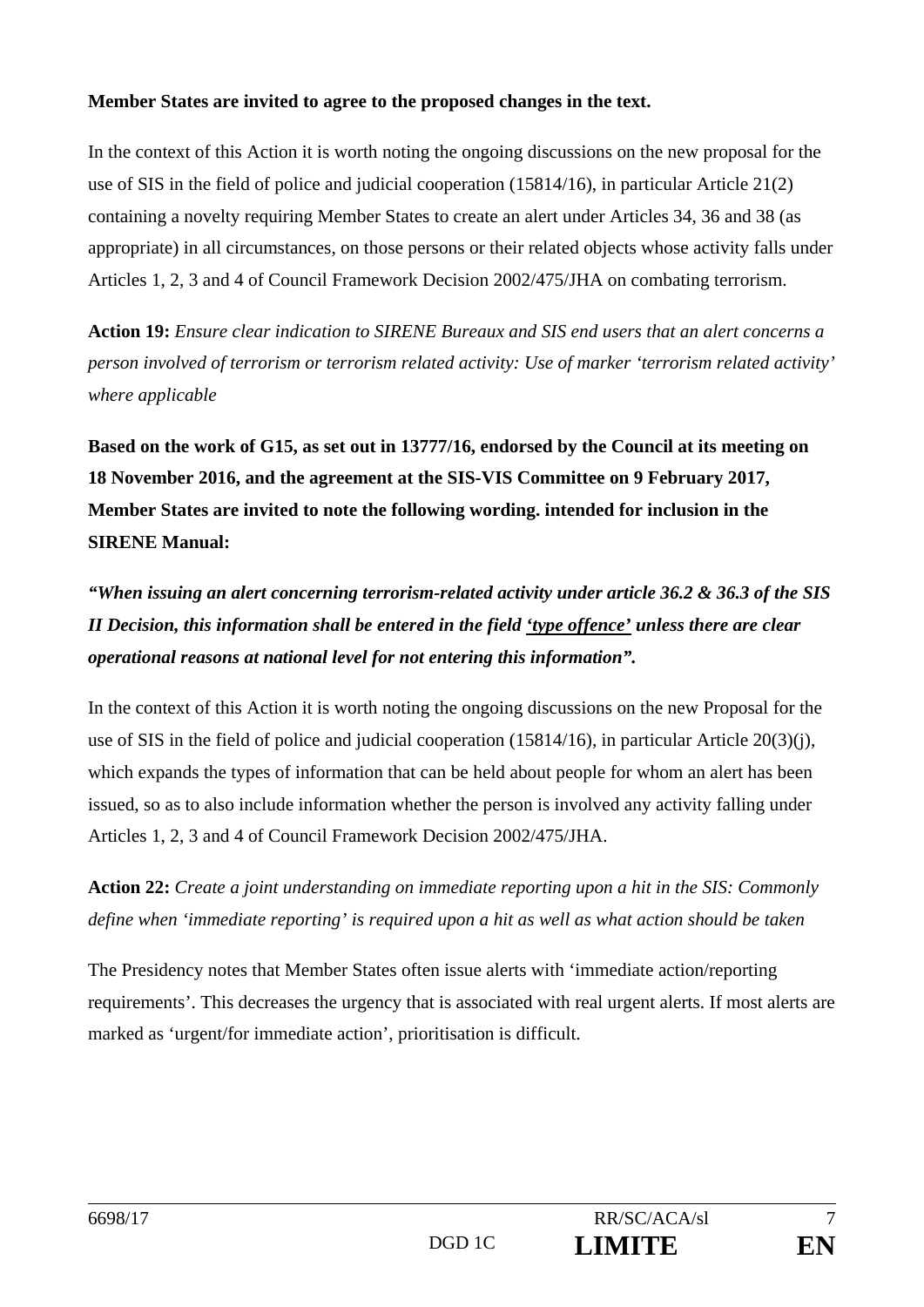On the basis of the work of G15 in 13777/16, endorsed by the Council at its meeting on 18 November 2016, *'immediate reporting' is* of high relevance for, but should not be limited only to the FTFs representing **a high threat**, and **should include returnees**. Moreover, the marker "terrorist- related offence" should be used in such cases.

## **Member States are invited to use the 'immediate alert' cautiously taking account of the elements above.**

**Action 23:** *Make possible that SIS alerts can call for preliminary and temporary holding or detention where sufficient national legal grounds are available: Create a new type of action*.

The new proposal on the use of SIS on Police and Judicial Cooperation (15814/16) includes under Article 36 a new alert styled as 'Inquiry Check', which will require Member States to empower their officers to *stop* and *question* the subject of these alerts. This is, in particular, intended to support measures to counter terrorism and serious crime. It is more in-depth than the existing discreet check, but does not involve searching the person and does not amount to arresting him or her. It may, however, provide sufficient information to the front line officer or investigator to decide on further action to be taken.

A few delegations in their feedback to questions raised by the Presidency in 5233/17 mentioned that 'inquiry check' does not entirely correspond to the initial Action in the Roadmap and said that further information and definition of "inquiry check" is needed. The Presidency believes that the Inquiry Check takes into consideration the current legal and operational scenarios and if properly backed by national practices and procedures, it has the potential to become a very efficient and potentially effective tool within the Schengen Information System for law enforcement.

**Member States are invited to discuss internally all possibilities to eliminate any barriers of a legal nature at national level which would hinder the effectiveness of inquiry checks and specific checks.**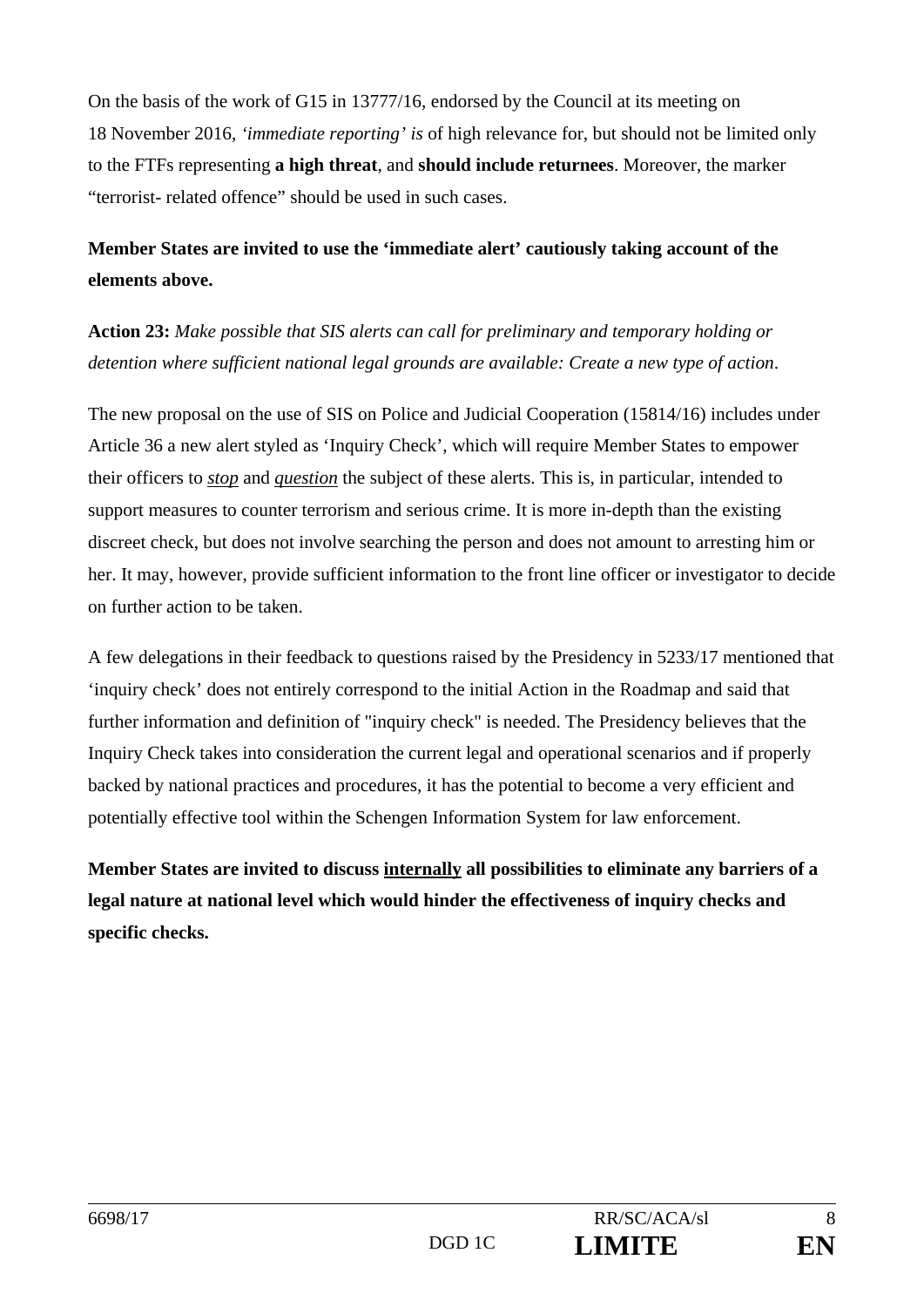**Action 26:** *Ensure that information of extremist speakers, who are deemed to pose a threat to public order, is shared between Member States: Make optimal use of SIS, primarily through Article 24.3, and in accordance with national legislation, where appropriate issue alerts for third country nationals who are not present on the territory of MS.* 

The Presidency would like to suggest an amendment to the text of this Action 26 as follows:

"Ensure that information *on* extremist speakers, who are deemed to pose a threat to public order, is shared between Member States".

This amendment is suggested to ensure that when a SIS Alert is created it will contain information relating to the extremist speakers themselves and not to the content that they preach.

The Presidency also makes reference to the document presented to the SIS-SIRENE Working Party on 17 January 2017 (5233/17 SIRIS 5) relating to the point on radicalisation. In reply to the questionnaire on radicalisation, some delegations asserted that radicalisation could be specifically targeted in the SIS proposal in order to increase the fight against terrorism while other Member States remarked that the proposal as it stands leaves space for optionality and flexibility. In both cases, delegations agree that it is an issue that requires further discussion.

**The Presidency reminds the Member States about the ongoing discussions within the Schengen Acquis Working Party on the new SIS II proposals, in particular Article 21 of the proposal on police cooperation and judicial cooperation (15814/16), which requires Member States to create an alert under Articles 34, 36 and 38 in all circumstances, on persons or objects wanted in connection with conduct falling under Articles 1, 2, 3 and 4 of Council Framework Decision 2002/475/JHA on combating terrorism, and Article 24(2)(c) of the proposal on border checks (15813/16), which introduces an obligation in relation to the entry of refused entry and stay alerts.**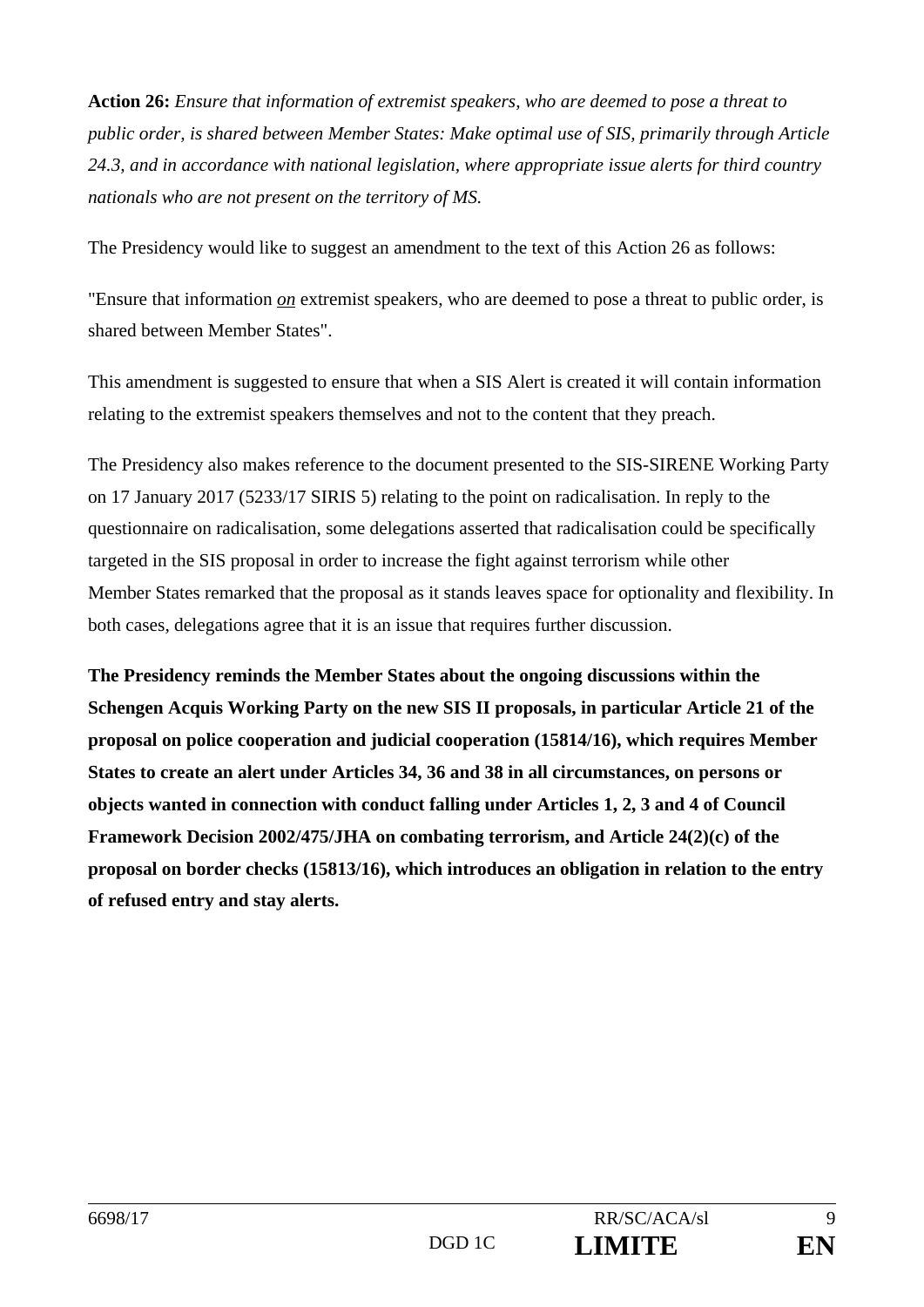**Action 27:** *Ensure that both law enforcement authorities and security services can quickly enter alerts into the SIS: Where necessary, change national practice to ensure that both law enforcement authorities and security services can insert alerts in the SIS directly without interference of judicial authorities.* 

**The Presidency invites Member States to facilitate as much as possible the creation of SIS alerts by their competent authorities and to reduce as much as possible any remaining barriers.** 

**Action 30:** *Ensure that information on FTF is consistently and systematically uploaded to European systems and platforms, and synchronised where possible: Implement a consistent threetier information sharing approach regarding FTF by making optimal and consistent use of SIS, the Europol Information System (EIS) and the relevant Focal Points at Europol.* 

According to the available statistics, the number of terrorism-related objects is increasing both in SIS and Europol's databases.

**Member States are invited to continue implementing a consistent three-tier information sharing approach regarding FTF and continue making optimal and consistent use of SIS and Europol's databases.** 

**Action 31:** *Ensure better use of existing secure channels for exchange of information regarding terrorism and terrorism related activity:*

*A) Make better use of SIENA as a secure channel for the exchange of law enforcement information regarding terrorism and terrorism related activity,* 

*B) Consider introducing a 24/7 regime of work in order to improve the effectiveness of channels* 

According to information provided in the first Roadmap implementation report, Europol has upgraded SIENA to the confidentiality level of EU CONFIDENTIAL/UE CONFIDENTIEL in October 2016.

**The Presidency invites Member States to continue improving their use of SIENA.**